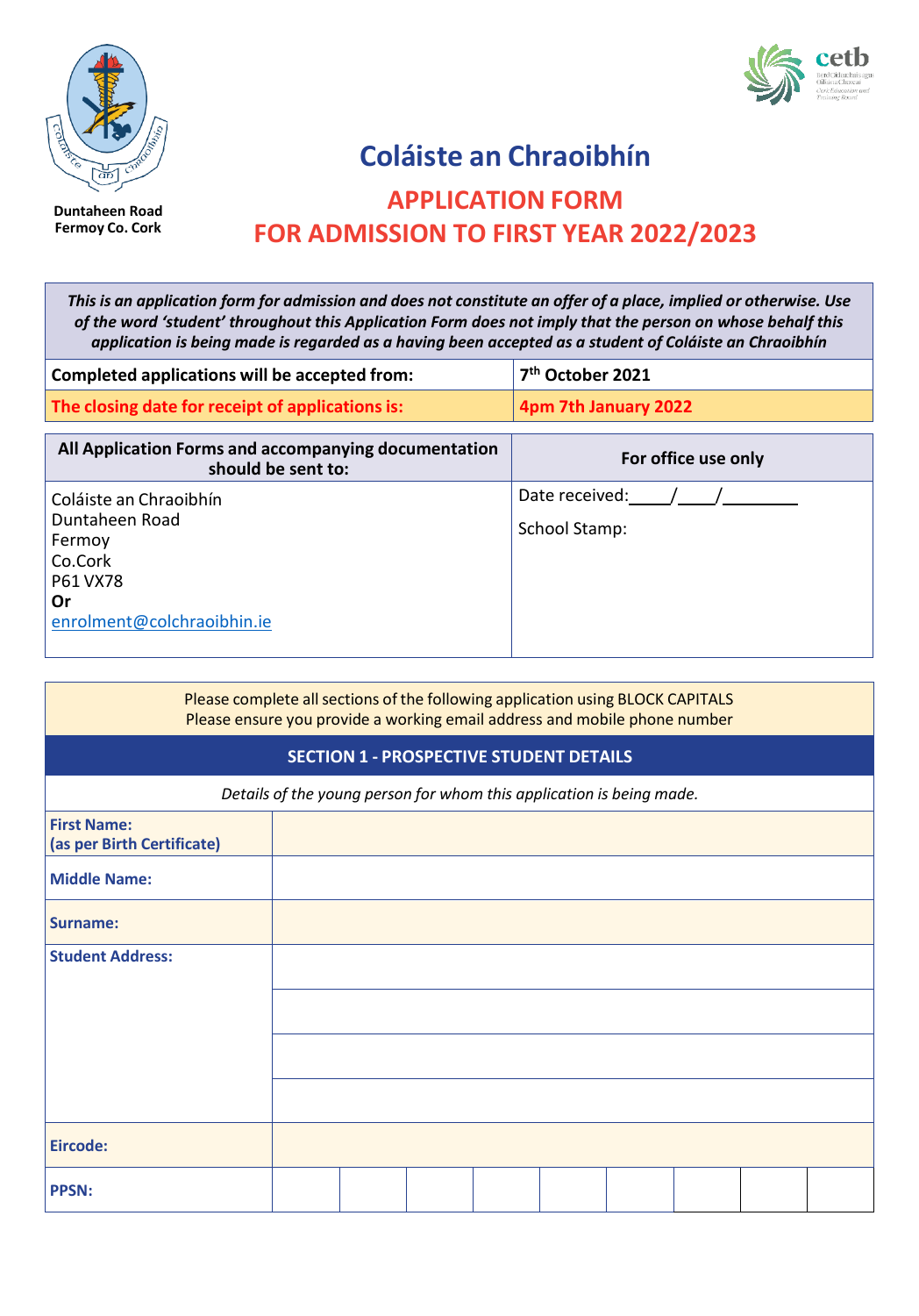| <b>SECTION 2 - DETAILS OF PARENT/GUARDIAN</b> |                            |                            |  |  |
|-----------------------------------------------|----------------------------|----------------------------|--|--|
|                                               | <b>Parent / Guardian 1</b> | <b>Parent / Guardian 2</b> |  |  |
| Prefix: (e.g. Mr. / Ms. / Ms. etc.)           |                            |                            |  |  |
| <b>First Name:</b>                            |                            |                            |  |  |
| <b>Surname:</b>                               |                            |                            |  |  |
| <b>Address:</b>                               |                            |                            |  |  |
|                                               |                            |                            |  |  |
|                                               |                            |                            |  |  |
|                                               |                            |                            |  |  |
|                                               |                            |                            |  |  |
| Eircode:                                      |                            |                            |  |  |
| Telephone no.                                 |                            |                            |  |  |
| <b>Email address:</b>                         |                            |                            |  |  |
| <b>Relationship to student:</b>               |                            |                            |  |  |

## **SECTION 3 – STUDENT CODE OF BEHAVIOUR**

**Please confirm that the Student Code of Behaviour is acceptable to you as a parent/guardian and that you shall make all reasonable efforts to ensure compliance of same by the student if s/he secures a place in the school. Please note that the Code of Behaviour can be found at [www.colaisteanchraoibhin.ie](http://www.colaisteanchraoibhin.ie/)**

**I confirm that the Code of Behaviour for the school is acceptable to**

me as the student's parent/guardian and I shall make all reasonable efforts to ensure compliance by the student if **s/he secures a place in the school.**

## **SECTION 4 – SPECIAL CLASS**

*The Special Class in Coláiste an Chraoibhín provides for students who have diagnosis of Autistic Spectrum Disorder andhaveanEducational/ClinicalPsychologistreportrecommending placement in an ASD Special Class in a mainstream post primary school setting*

*Please ONLY complete if you are applying for the special class.*

Please confirm if this application is being made for:

The special class only: *OR* The special class **or** the mainstream year group:

Where the student is seeking a place in the special class, please provide details of the special educational needs of the student, including an Educational/Clinical Psychologist's report.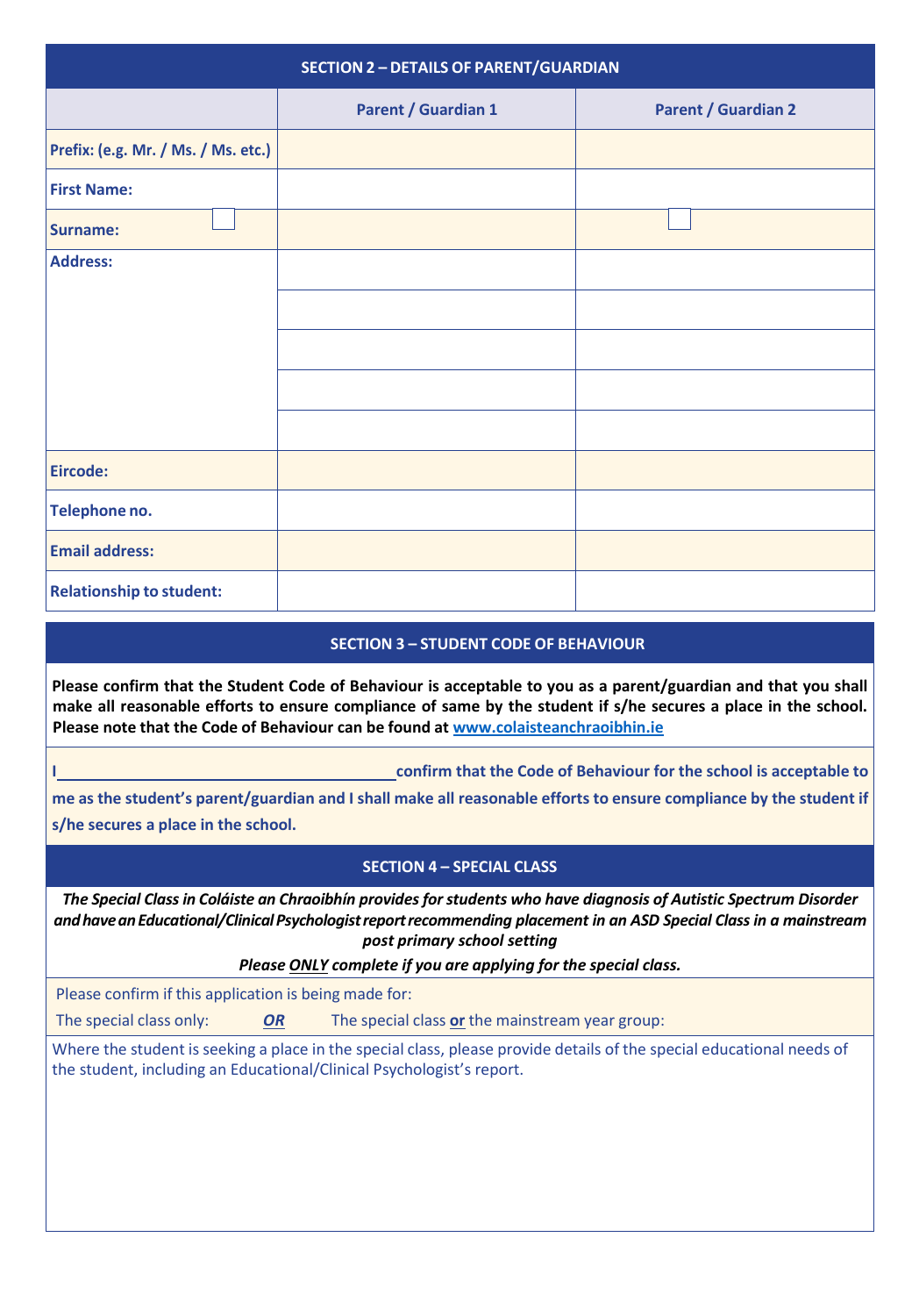#### **SECTION 5 – SELECTION CRITERIA FOR ADMISSION IN THE EVENT OF OVERSUBSCRIPTION**

*This information will assist in determining whether the student meets the admission requirements in accordance with the order of priority as set out in the applicable section of Part B of the Admission Policy for Coláiste an Chraoibhín which can be found at [www.colaisteanchraoibhin.ie](http://www.colaisteanchraoibhin.ie/)*

|              | A. If the student currently has any siblings in this school, please indicate their names and current year of study. |
|--------------|---------------------------------------------------------------------------------------------------------------------|
| Name:<br>(i) |                                                                                                                     |
| Year:        |                                                                                                                     |
| (ii) Name:   |                                                                                                                     |
| Year:        |                                                                                                                     |
| (iii) Name:  |                                                                                                                     |
| Year:        |                                                                                                                     |
| (iv) Name:   |                                                                                                                     |
| Year:        |                                                                                                                     |

|              | B. If the student has previously had any siblings in this school, please indicate their names and years of attendance. |
|--------------|------------------------------------------------------------------------------------------------------------------------|
| Name:<br>(i) |                                                                                                                        |
| Year(s):     |                                                                                                                        |
| (ii) Name:   |                                                                                                                        |
| Year(s):     |                                                                                                                        |

| C. If the student has a parent/guardian currently working in Coláiste an Chraoibhín please indicate their name |                                                                                          |
|----------------------------------------------------------------------------------------------------------------|------------------------------------------------------------------------------------------|
| Name:                                                                                                          |                                                                                          |
|                                                                                                                | D. Please provide details of the primary school currently being attended by the student. |
| <b>School name:</b>                                                                                            |                                                                                          |
| <b>School address:</b>                                                                                         |                                                                                          |
|                                                                                                                |                                                                                          |
|                                                                                                                |                                                                                          |

#### **IMPORTANT INFORMATION:**

- All of the information that you provide in this application form is taken in good faith. If it is found that any of **the information is incorrect, misleading or incomplete, the application may be rendered invalid.**
- Please understand that it your responsibility to inform the school of any change in contact information or **circumstances relating to this application.**
- For information regarding how your data is processed by the school and Cork ETB please see overleaf.
- **• Please sign below to demonstrate that you have read and understood this information.**